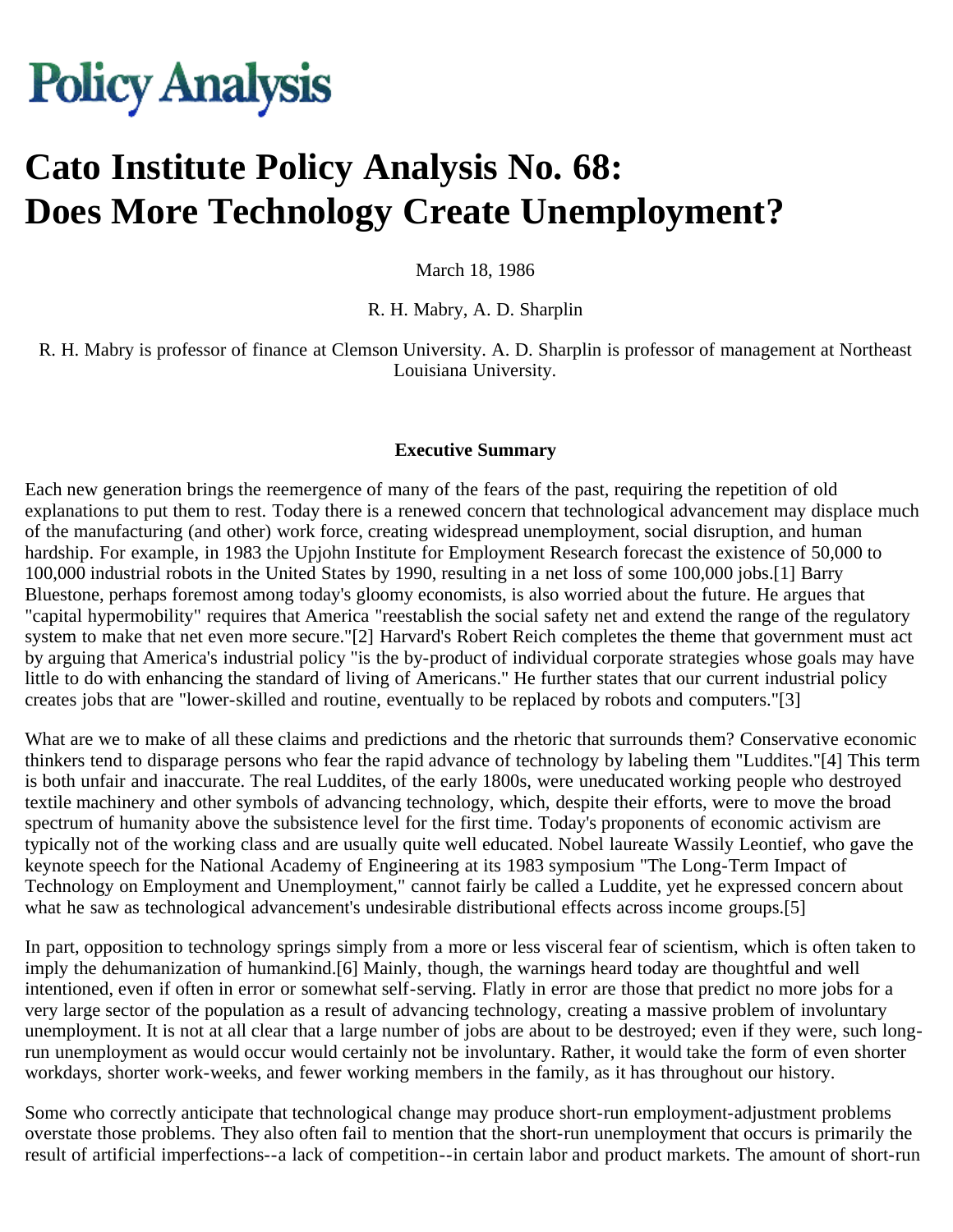unemployment created by advancing technology, as well as the amount of howling (or lobbying), is directly related to the degree of artificiality in the particular labor markets affected. It will be argued below that the workers harmed by technological advancement are those who have been receiving wages in excess of the amount they would receive in a fully competitive labor market. In other words, they have been receiving economic rent. It will be further argued that those workers remain unemployed when displaced by technology because they seek to regain their former employment or seek employment in another industry that pays excessive wages. In other words, they are unemployed because they are rent seekers. Finally, the effects of slow and rapid technological change will be discussed. The rate of change can serve as a basis for reasoned debate of some of the legitimate social concerns facing our society as a result of technological advancement, given the institutional imperfections already existing in the labor market.

#### **Technological Advancement, Unemployment and Rent Seeking**

In everyday language, "technological advancement" means some change allowing the production of more goods and services. The familiar connotative meaning of the term centers on the use of machines--new lathes, robots, computers, and the like. However, any better, faster, or more efficient way of producing is a technological advancement; better knowledge will suffice, even without a new tool or machine.[7] When one discusses the depreciation of human capital, which can be viewed as the natural obsolescence of job skills over time, the importance of plain human learning as a form of technological advancement becomes even more apparent. Technological advancement also implies an increase in standards of living, which may result from either greater output or more leisure while maintaining the same level of output. In short, "technological advancement" may be defined as any change in a production process leading to higher standards of living through increased output from the same amounts of resources or through the use of fewer resources to produce the same level of output.

The meaning of "unemployment" is more difficult to establish. The Labor Department reports as unemployed those persons without jobs who are seeking employment, even though the jobs they seek do not exist and other jobs do. This definition obviously stacks the cards. For example, a union electrician who is not working is classified as unemployed even though he is not willing to accept available employment in non-union electrical work at 75 percent of union scale. This can be taken to an extreme. Almost all of us are either not earning as much as we would like to earn or not working at the job we would most prefer. If we chose not to work while waiting for something better, we would all be unemployed.

Consequently, the most useful definition of an "unemployed" person is someone who is willing and able to work at market wage rates but is denied the opportunity to do so. The type of unemployment relevant to this discussion is involuntary unemployment, the inability to find work even when all alternative occu- pations and wage rates are taken into account. One should note that leisure time, what some might call "voluntary unemployment," is a desirable object of economic progress.

The definition of unemployment given above is not meant to define the problem away. Clearly, there was involuntary unemployment during the 1930s and there may be some today. However, it is meant to exclude, for example, the automobile worker displaced by a machine or by other means who will not accept work for some period of time at lower wages elsewhere or in other occupations when jobs are available. This person is a rent seeker. Rent is earned by a worker who receives wages above those that would be paid in a competitive market. The difference between the actual wage and the competitive alternative wage is the rent. "Economic rent," then, is the extra income received by workers (or other factors of production) above the income required to obtain their services by meeting their costs and at least equaling their possible returns from their next-best employment opportunity.

In a sense, we are all rent seekers: we all attempt to obtain some degree of monopoly power so that our wages will be above the competitive norm. Most of us do not succeed, but some groups of workers do. Automobile assembly-line workers, whose tasks are learned in a matter of weeks, often receive far more than they could earn in alternative, nonunionized firms or industries. Many government employees, typically protected by civil service work rules, occupy positions for which many applicants would vie at far lower salary levels. Hundreds of applicants often queue up for just one or two civil service openings. Workers who receive economic rent are willing to expend resources, money, time, and energy to hold on to that rent, a significant point to remember.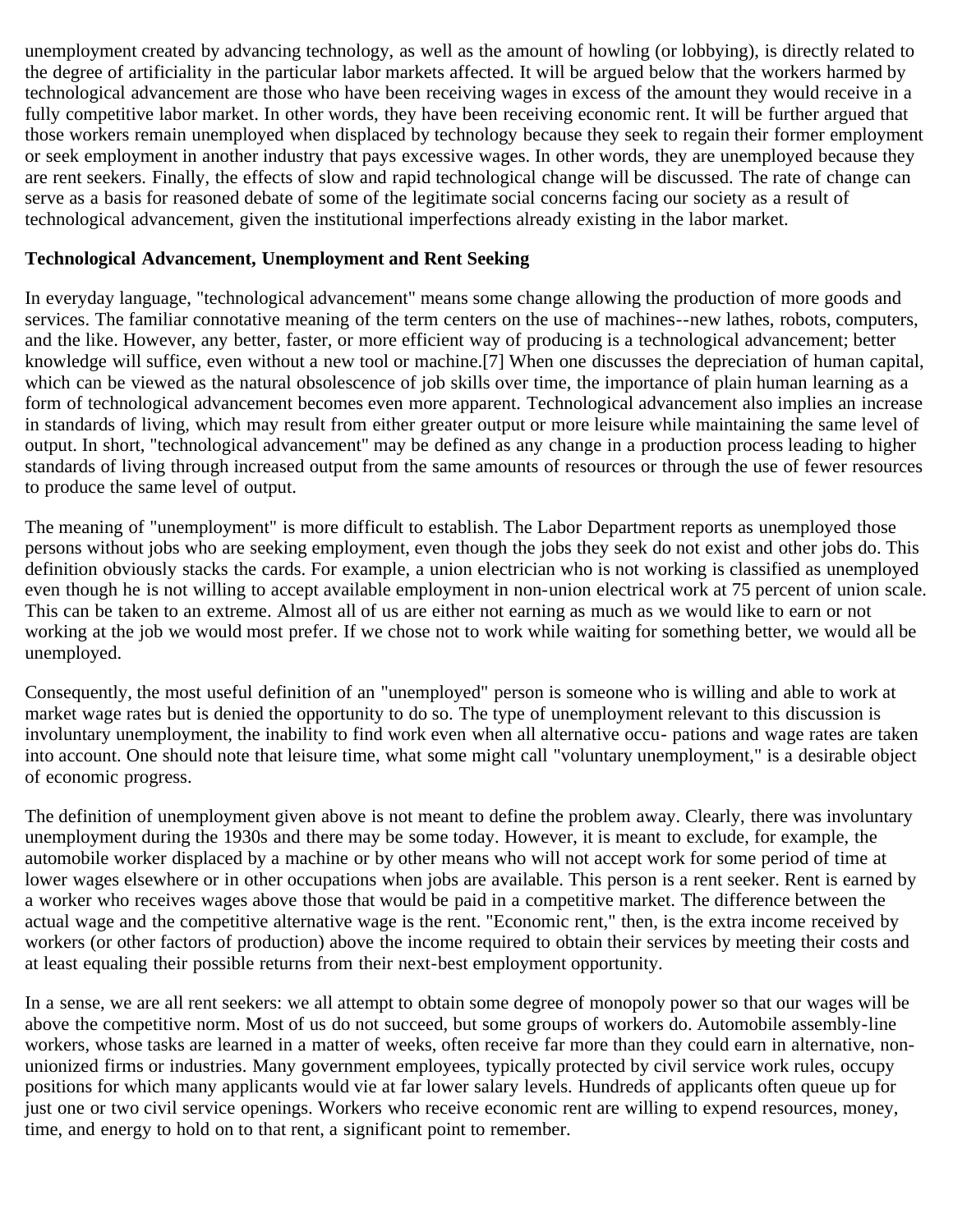Rent is an involuntary subsidy obtained by one group at the expense of others, since wages must be lower in occupations not enjoying monopoly power (and, hence, not enjoying rents) than the wages that would be paid under conditions of free entry into all occupations. If, suddenly, there were free entry everywhere, wages would fall in the protected industries as workers were drawn in and wages were bid downward, while wages would rise in the unprotected industries from which workers would be drawn. Thus, the elimination of economic rents through the elimination of monopoly power not only contributes to economic efficiency but is equitable as well.

#### **Technology and Unemployment in the Long Run**

As noted above, many labor leaders, business executives, labor researchers, and politicians continually predict dire consequences from technological advancement. Such predictions are perennial, but they never seem to come to pass. For example, during the last wave of technological nervousness in the 1960s, a national commission was formed to study the problem of coming widespread unemployment and make recommendations for coping with it. It concluded in 1966 that given the pace of technological change, "there is no ground for complacency."[8]

Resolving the apparent paradox between the obvious historical benefits of technological advancement and the constant predictions of impending doom or, at least, significant human suffering from dislocation requires a separation of time frames and a reminder of some basic economic truths.[9] One such truth is that the major, long-run economic goal in any society is the advancement of its standard of living. Throughout history, technological advances have made more goods and services available with less effort, from the first prehistoric bone fishhooks to today's laser holography machines used to read product codes at grocery checkout counters.

As noted earlier, improvements in standards of living may take two forms, or a combination of both. Output for the same employment may rise, yielding higher per capita output and consumption, or hours worked to produce the same output may fall. The evidence--more food, clothing, and television sets per person as well as the absence of twelvehour workdays and six-day workweeks--suggests that gains from technological advancement have been taken historically as a combination of higher output and fewer inputs, but not involuntary reductions in inputs. Lured by increasing per capita output (reflected in higher real pay) and released by technology from household drudgery, women have entered the labor force in increasing numbers. On the other hand, the participation rate of men has decreased.[10] Surely, if productivity continues to be enhanced through technology, both men and women will choose more goods and services as well as earlier retirement, prolonged education, and more leisure time. It is a dream of most people to be able to have the same or greater consumption ability while working only 20 hours per week or not working at all. Technological advancement is the essential element in reducing the burden of scarce resources.

A second basic economic truth is that wants are unlimited. Whether narrowly defined as unlimited material wants or broadly defined to include leisure and altruistic pursuits, the fact of unlimited wants assures that technological advancement will continue to occur and that involuntary unemployment cannot be a long-run consequence of such advancement in a free economic system. It is the explanation for the fact that we have not already run out of job opportunities, given the tremendous improvements in efficiency that have taken place since the agricultural revolution. Because of unlimited wants, people in the future will still be fully employed to the extent they choose to be, even if there is a headlong rush to automate and mechanize industry in this decade and beyond.

Any potential unemployment problem, then, is not inherent in technological advancement, which is beneficial in the long run. There may be short-run problems when resource markets are less than perfectly competitive (and these will be considered below), but markets will eventually adjust to eliminate any involuntary unemployment resulting from technological advancement.

In addition, more efficient production techniques will be used when they become available in a free system, especially in today's global economy. The Japanese have shown that if we hold back technology, as in the American automobile and steel industries, we will have to pay the price through market-induced spurts of disemployment when artificial trade barriers fall or labor restrictions are reduced. Despite the lesson, we may be on the verge of repeating the error. While Americans debate the pros and cons of using robots, Japan has established supremacy in robot manufacture and use.[11] Unless we refuse to trade with other nations and thereby lower our overall standard of living, we will again experience short-run unemployment problems when our industries are forced by the competition to use robots.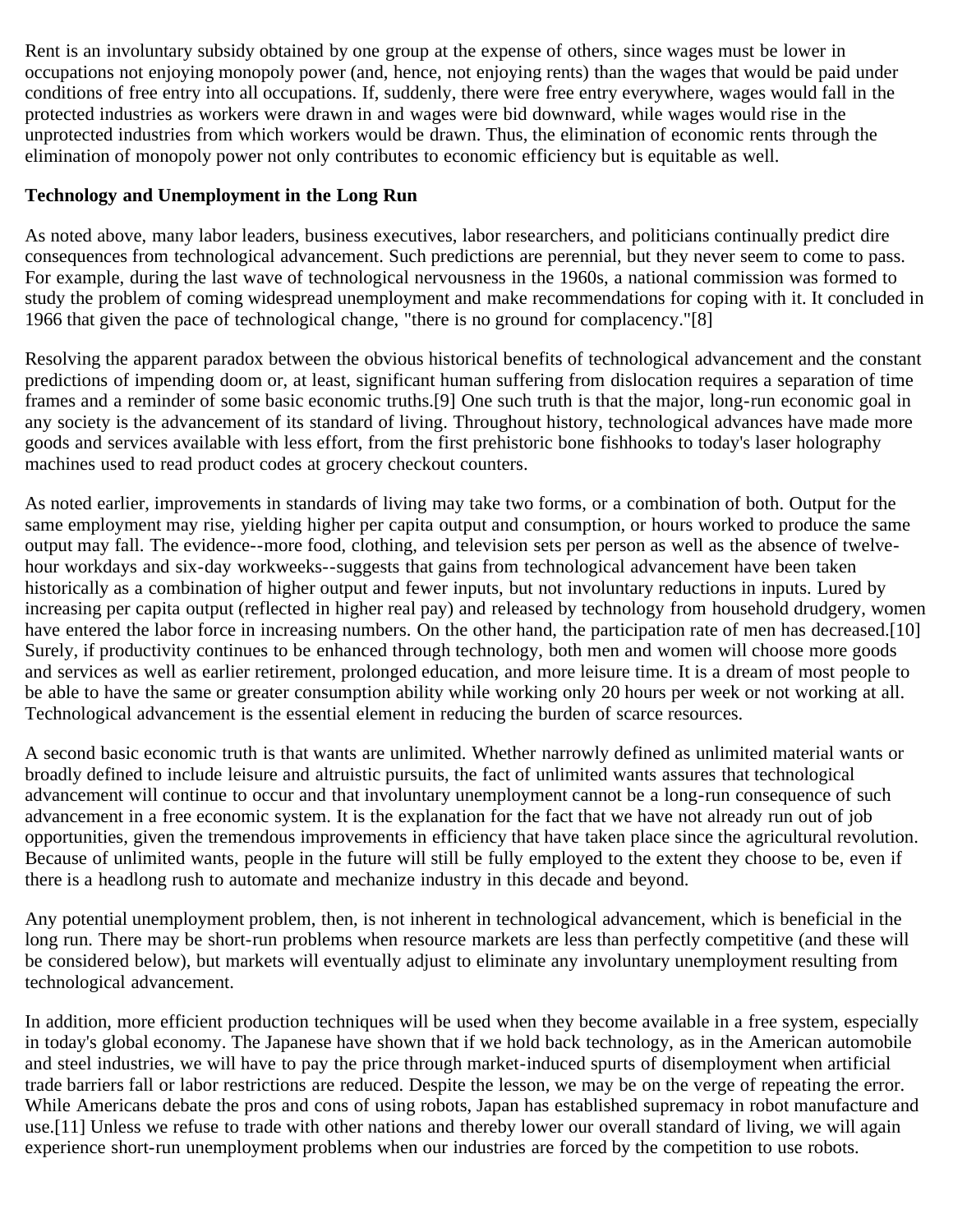While the history of technology presents no cause for alarm, some claim that the current period of automation of the U.S. automobile and basic-metals factories is a special case. Pessimistic statements abound. In 1961, Walter Buckingham predicted, "There are about 160,000 unemployed in Detroit who will probably never go back to making automobiles--partly because automation has taken their jobs."[12] Interestingly, 300,000 new jobs were created in the four years immediately following Buckingham's remark. Further, business leader John Snyder stated in 1965 that "automation is a major factor in eliminating jobs in the United States at the rate of more than 40,000 a week."[13] Nineteen years have elapsed since then, or 988 weeks, which should mean some 30.5 million lost jobs. However, not only has total employment grown dramatically, but manufacturing employment has grown very steadily, though not strongly.

It is worth repeating that the long-run focus of concern should be production, or increasing total output per capita (with leisure time viewed as an output), rather than employment, just as the focus in business should be profit rather than sales. A firm that tries to maximize sales can easily meet that goal by cutting prices and raising advertising expenditures, only to go bankrupt in the process. Similarly, a society focusing on employment can easily reach full employment by destroying all construction equipment and building its roads with people equipped with shovels--and suffer a drastic drop in its standard of living.

Thus, the long-run effect of technological advancement on unemployment is the opposite of that suggested by the "dire prediction" group. It is only technological improvement that enables employment to take place at higher-thansubsistence levels of output. Returning to a hunting-and-gathering economy would assure full employment, but only at reduced population levels, lower total employment, and subsistence living standards. Arresting technological advancement now, while the population continues to grow, would also assure full employment only at ever-declining standards of living.

## **Technology and Unemployment in the Short Run: Distributional Effects and Rent Seeking**

While technological advancement over the long run does not lead to unemployment problems, but rather is the engine for higher standards of living with either more or less employment at the discretion of individuals, short-run problems may certainly arise from technological advancement if there are imperfections in labor and product markets. If there are no such imperfections, technological advancement in a given industry will not lead to prolonged or significant unemployment.

With perfectly competitive markets, technological advancement in one industry simply releases labor resources for other uses, in that industry or in another. Will jobs be available in other industries? Yes. Several scenarios demonstrating this principle are possible in completely free markets. First, when technical change lowers costs in a given industry, the competitive firms comprising that industry must lower their prices, generating larger sales and an even greater need for employment. In this case, employment goes up, not down, and with the increased competition for workers, wages rise in all industries capturing some of the value of the technological change for workers.

Second, when technical change in a given industry is labor saving, but its downward effect on product prices does not result in larger quantities sold sufficient to provide the same amount of employment in the industry as before the change, then temporary unemployment occurs. However, jobs are available elsewhere in competitive markets. If nothing else, wages are bid down enough in other industries to absorb the released labor But the savings in the industry where the advancement occurs must also be taken into account. Either more money goes to remaining workers in that industry, so that they raise the demand for other products, thus enabling the released labor to be employed in other industries without lower wages; or product prices are lower in the automated industry, so that consumers can buy the same amount and have income left over to demand more products from other industries, again enabling the released labor to be employed in those expanding industries without lower wages.

Thus, while some unemployment may occur when there is technological advancement in competitive markets, it is both temporary and a natural consequence of the ability to change jobs freely. It is certainly not a social problem requiring any sort of government action. There is an unemployment problem in the short run only when markets are not freely competitive. The interesting point is that most labor markets and product markets that are restricted or are not competitive in some way are imperfect precisely because of past and current government action.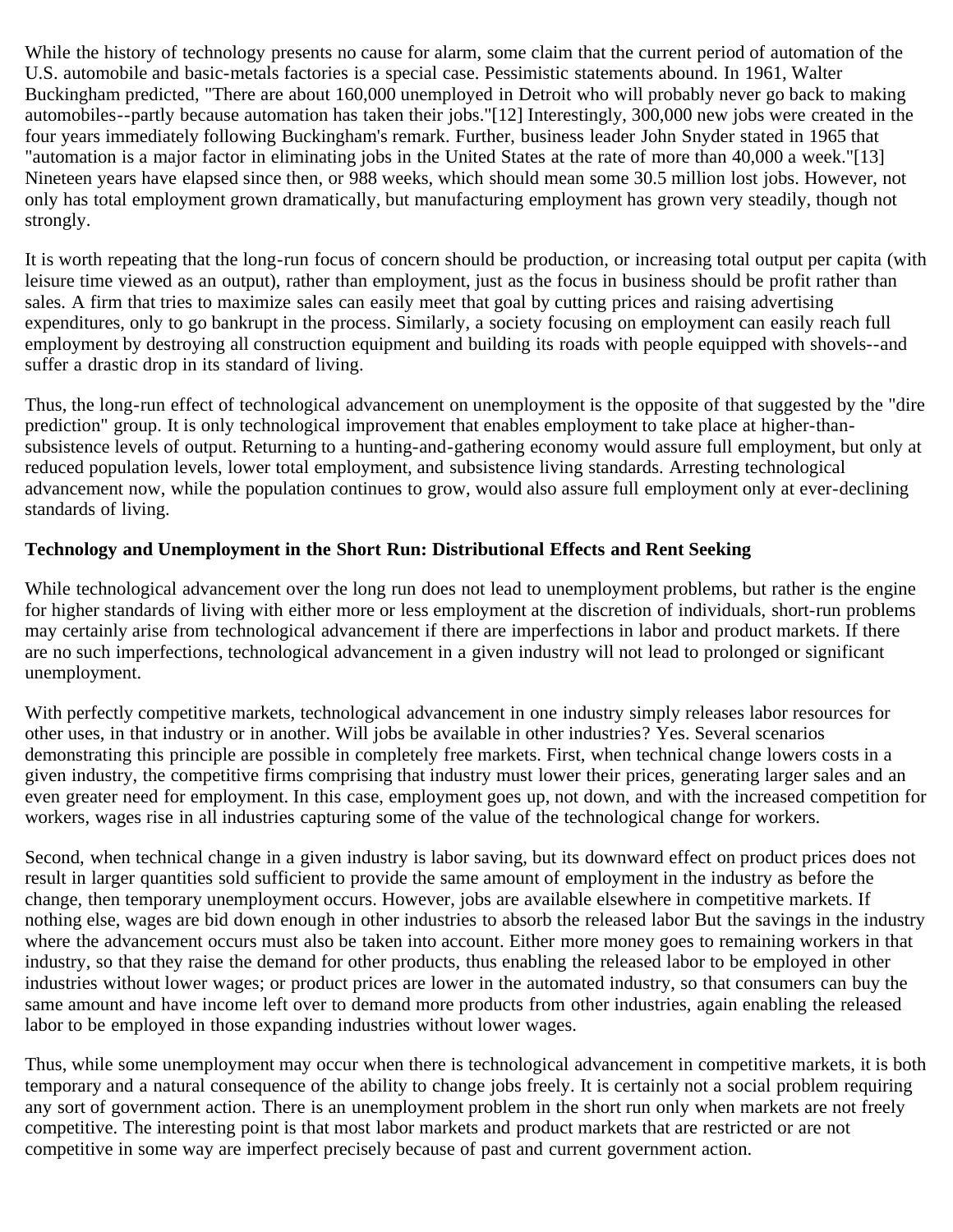In light of the definition of "economic rent" given above, the reason that rents earned by workers cause unemployment in the short run is really quite straightforward. If workers receive some \$22 per hour (as they do in the auto industry, counting benefits) when the comparable figure in similar jobs is \$12, then it is difficult for those workers to accept the \$12 alternative when they are laid off for any reason, including a technological advancement that allows the industry to produce the same output with fewer workers. These workers remain unemployed for longer periods than they otherwise would because they hope to obtain employment again at the noncompetitive, higher wage rate to which they are accustomed. They are rent seekers, and the rent they seek is the \$10 difference between their alternative competitive wage and the wage formerly obtained through some degree of monopoly power in the original labor market.

It is important to understand at this point that rents cannot be obtained by workers unless there is monopoly power in both the labor and product markets of an industry. A strong union that raises wages above the competitive level in a firm that faces competition in its product market will soon drive the company out of business. On the other hand, restrictions in the selling market--tariffs on imported goods, for example-- will do workers little good without some monopoly power over hiring. In order to raise wages, workers must be able to restrict employment or limit entry into the particular labor market, which is most conveniently accomplished in manufacturing settings through unions. It should be added that firms in an industry and their trade groups also actively support workers' efforts to obtain rents if these efforts are aimed at restricting competition in product markets, thus helping the firms to earn rents, too. This is what happened in the automobile industry, for example. Further, successful rent seeking is possible only with the help of government enforcement. Hence, a partnership is forged between labor and industry management, with the help of a new "visible hand"--government.

It is no small matter that the rents obtained by workers through labor- and product-market restrictions provide a strong and perverse incentive for the industry to develop and employ new labor-saving technology. Knowing that, unions must retard technological advancements, often seeking government help in doing so. The partnership between labor and industry managers may begin to fall apart if wages are pushed higher than the restrictions in the product market can support through above-competitive product prices. In order to continue paying wages that include rents, firms and labor must continually press for added monopoly restrictions in the product market. In the auto industry, for example, more tariffs and quotas must be requested from government "to save auto jobs."

Government intervention leads to an even larger problem. Additional restrictions, protecting ever-higher prices and wages, lead to two reactions that ultimately cause the demise of the labor-industry partnership that the rent seekers have formed. First, American markets present themselves as increasingly attractive targets for foreign competition. Japanese manufacturers, for instance, knew they could make better cars and steel products at far lower cost than their American counterparts. In the 1970s, Japan began to press for reductions in U.S. tariffs and quotas, using their considerable bargaining power as importers of U.S. farm and other products.

Second, American consumers begin to realize that they are paying prices well above competitive levels and no longer support their labor and industry brethren in the halls of Congress. Consequently, product barriers begin to fall, as they did in 1981 for the auto and steel industries. At that point, the industries could no longer pay the same rents to workers as before and began to renegotiate wage packages downward and match foreign competitors' use of technology. While "voluntary quotas" in the automobile industry remained in effect until 1985, the industry is now on a path toward fuller international competition, the use of appropriate new technology, and perhaps the use of much less labor. Though more capital will be used relative to labor, it is possible that sales will expand enough to employ the same amount of labor as before, or perhaps more, in the long run. There will be some short-run unemployment, however.

Further complicating the problem is the fact that when the artificial barriers protecting either the workers (industrywide bargaining) or the products (trade restrictions) in an industry do break down, there is likely to be a great deal of unemployment all at once. While sizable unemployment ought to make it apparent to workers that they cannot all obtain jobs paying their former rents, and thus should make the adjustment period go more quickly as workers accept lower-paying jobs, many of them will persist in seeking rent-paying jobs anyway. Large numbers of rent seekers band together to reverse the situation, doing so at the expense of other workers and of consumers in general. These workers are fully supported by workers who remain in the affected industry, usually through their unions, who fear they may lose their rent-paying jobs, too. It is important to bear in mind that the sum of these rents is large and that each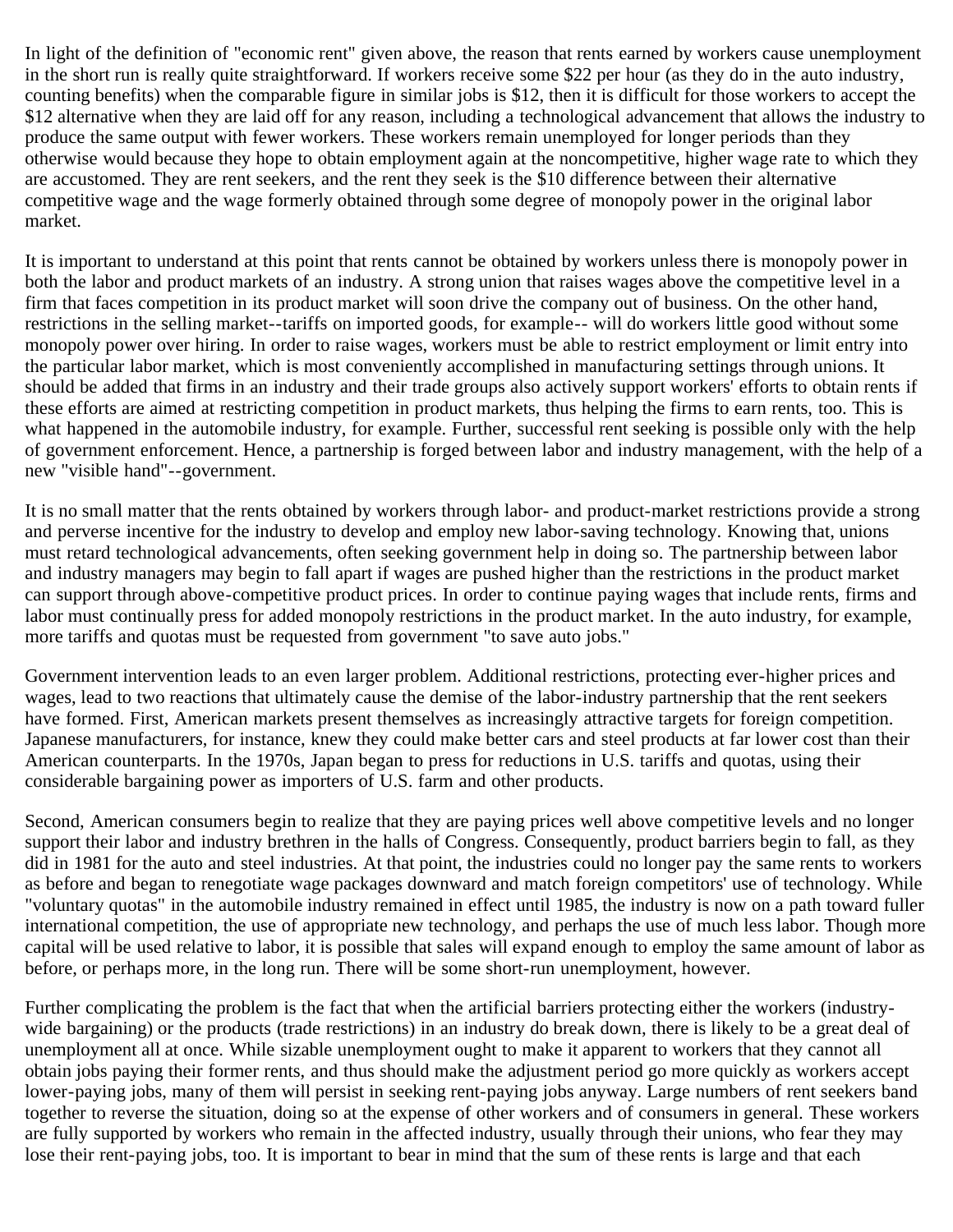individual has the incentive to spend up to the value of his share to preserve or regain his rent-paying job. That is why major lobbying efforts can be mounted to get government to reestablish trade restrictions or to uphold such labormarket restrictions as industry-wide bargaining agreements.

Many of the cries for government intervention in the economic system undoubtedly come from rent seekers who promote the interests of one or another of America's pluralities against the interests of society as a whole. Farmers and their lobbyists, using such nice words as "parity," call for continued price supports, loan subsidies, and cash or in-kind payments for withholding crop land from production. Other groups are said to be on welfare when they receive payments for not producing. Economic studies done for the Associated General Contractors of America by Georgetown University's Douglas Brown and by Data Resources, Inc., "prove" that increasing government spending on construction would increase long-term employment and output.[14] Automobile, steel, and textile industry executives- -supported by workers, labor unions, and suppliers, with whom they share the rents they extract from society--want import quotas and tariffs. In general, these groups know that their efforts to get a larger slice of the American pie necessarily make that pie smaller. The pie shrinks not only because such efforts consume resources that could be better spent in the production of goods and services, but because government-- broadly construed--does respond, creating rents and causing resources to be misallocated. Of course, most economists consider such government responses ill advised.

Beyond the question of efficiency, many believe such specialized intrusions by government violate the constitutional rights of Americans to equal treatment under the law. Consider the following case. An amendment to the Fair Labor Standards Act in 1942 allowed the development of regulations that over time made New England's cottage textile industry less feasible. These regulations imposed several burdensome restrictions, effectively prohibiting certain types of knitting in the home, for example. The regulations were successfully opposed in 1984, however, on the basis that they set an unacceptable precedent.[15] Opponents of the regulations argued before the Supreme Court in Breen v. International Ladies Garment Workers' Union that if textile unions received constitutional protection against competition from families working in their homes, then any other industry might demand similar protection. Perhaps commercial picture framers could shut down family picture-framing enterprises operating from garages.

It is important to note that opposition to such restrictive laws is not usually successful. One of the main arguments for government protection of various industry segments today is the claim that markets, especially labor markets, are not free and that each group therefore has a right to the same protections and resulting subsidies its competitors receive. Joseph Schumpeter recognized the insidious nature of this kind of thinking and forecasted that it would inevitably destroy capitalism as we know it.[16]

#### **Technological Advancement and the Depreciation-of-Human-Capital Argument**

Schumpeter argued that innovation drives any capitalist economy.[17] He also noted that innovation is a process of "creative destruction," in which new capital equipment renders old capital equipment obsolete. Implicit in Schumpeter's writings is the idea that technological advancement can also make human skills obsolete or at least depreciate them significantly.

Much of the fear of human-capital depreciation may be grounded in the recent massive layoffs in the U.S. automobile and steel industries. In both cases, oligopolistic structures, coupled with government-supported multi-company collective bargaining and trade barriers, restrained innovation for many years. Companies were able to saddle American consumers with the rents they paid workers and themselves. They were also able to pass along the costs of using suboptimal combinations of labor and machines, namely, too few machines and too much labor for the given output level.

The automobile makers met their comeuppance in 1981 and 1982, when circumstances required them to take giant steps toward optimality. The lowering of trade barriers (though softened by "voluntary" quotas in their place), the decreased demand for U.S. cars caused by high interest rates and high fuel costs, and the targeting of U.S. markets by Japanese producers resulted in extensive layoffs of workers and large losses for the "big four" automobile producers. As noted earlier, the companies began to recover by automating aggressively, by bargaining away some of the rents they had been paying, and by continuing to request and get some important protection. A similar sequence of events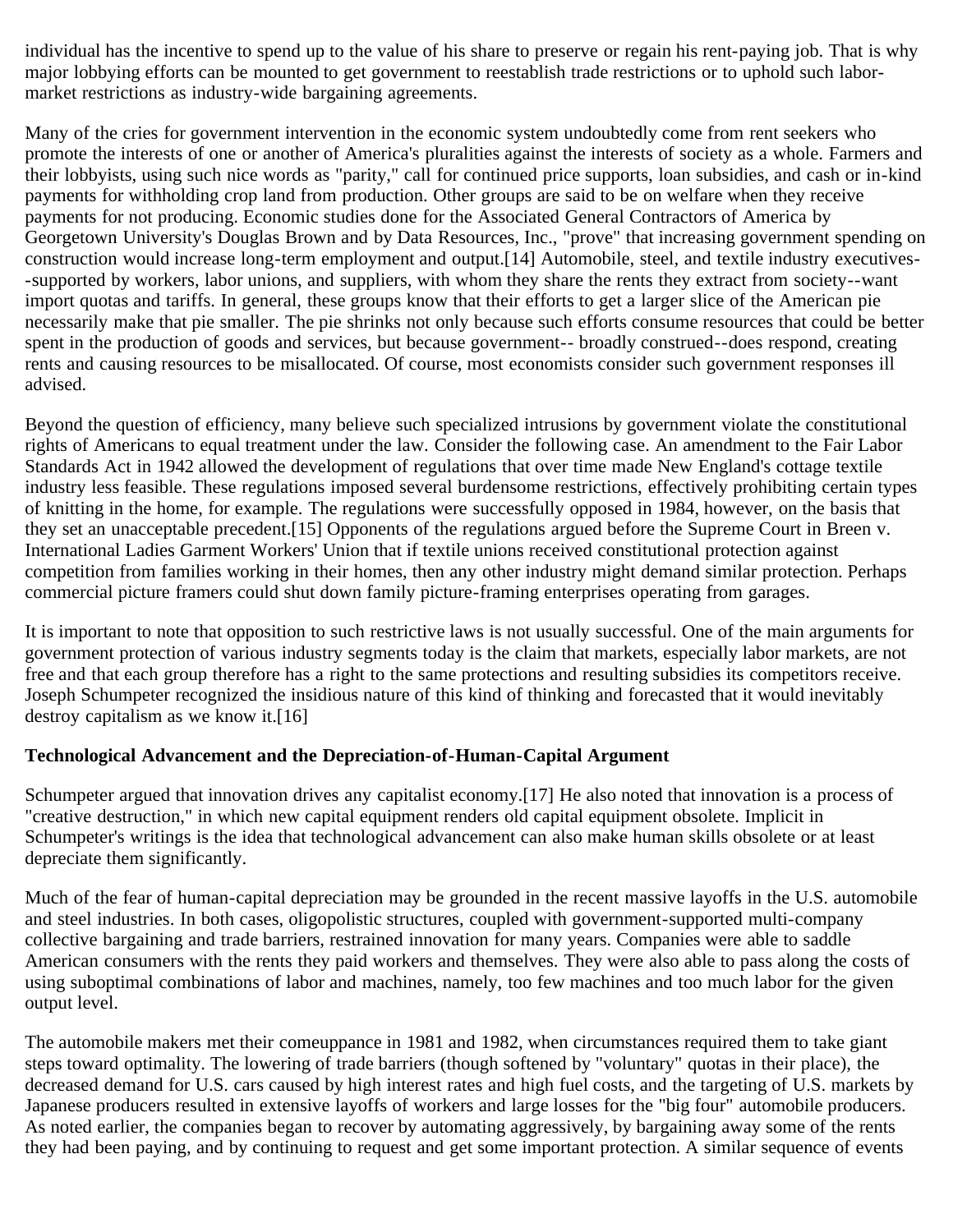occurred in the steel industry.

When technological advancement is incremental, as it usually is when forms of monopoly power do not inhibit it, such disruptions do not occur. In an economy where huge rents are allowed to exist--nearly half of a typical automobile worker's income is clearly economic rent--there is the continual threat that market forces will cause those rents to be eliminated rapidly or, as happened in the automobile industry, cause the replacement of much of the human capital with physical capital. Persons who oppose technological advancement on this basis argue that it is inequitable to allow market forces to depreciate human capital. Taken to an extreme, of course, that view would negate all innovation.

Even in its milder forms, the argument is insidious. As in the auto industry, restrictions on free markets, including labor markets, produce upheavals that serve as the pretext for further restrictions. In fact, because labor continues to demand its rents, with government support but now without the previous level of protection in the product market, it may be that the capital-labor equation has been altered to overly favor capital. With high wages and less protection to enable industry to pass the cost of these rents on to consumers, industry now must use even more capital to replace labor than if government allowed wages to fall to competitive levels. It is now apparent that there is and will be less employment in the automobile and steel industries because of government intervention-- its support of union bargaining--in these markets. Harvard professor William Abernathy provides strong anecdotal evidence for this point, stating in 1983 that "Ford Motor Company to be as efficient as Japanese auto firms . . . [can] afford to keep only half the 256,000 American employees it had in 1978."[18] Such a large shift, if it does indeed occur, would not have been necessary had there not been a closed system and payments of rent in earlier periods. Nor would the decline in Ford employment be so extensive now if wage levels were allowed to return to competitive levels without rents. Past government intervention has been helpful only to those who received rents the past two decades.

## **Technological Innovation and the Structural-Unemployment Argument**

As previously noted, a major premise of Barry Bluestone's argument for an expanded "social safety net" and other government intervention in markets is the so-called hypermobility of capital. Bluestone suggests that firms be made to bear the social costs of moving plants from high labor-cost areas to low labor-cost areas. He and others assert that mergers, which often lead to greater company rationalization and hence to plant closings, should be restrained.

In this case, the social costs relate primarily to the attachment of workers to certain locales. For example, a person laid off in Caterpillar's recent retrenchments in the Peoria area typically has a house that is largely paid for, children in school, and a learned dependency on the social structure of Peoria. While a job may be available for the individual in another state, he might be unwilling to move to take advantage of that job. He is therefore said to be "structurally unemployed," although by our definition he is not involuntarily unemployed at all.

Another form of "structural unemployment" occurs when the jobs available in a certain area do not match the talents of those who wish to be employed. As mentioned earlier, some believe that this kind of unemployment may exist throughout the economy (in which case it is indistinguishable from human-capital depreciation) because of rapid technological advancement.However, Richard Riche, Daniel Hecker, and John Burgan note that there is little evidence that society will become computerized and robotized overnight.[19] As economic theory predicts, individuals are making decisions that address the problem of structural unemployment as, or even before, it occurs. Essentially left to their own devices, young persons are becoming computer literate; there is also a greater concern for teaching science and mathematics in the schools. Moreover, market forces are causing personnel theory and practice to take account of the need to retrain and limit the displacement of mature workers.[20] Only when technological advancement is held back in non-competitive markets, as it has been in the automobile and steel industries, are short-term structural effects likely to be great enough to be a problem when the day of reckoning actually arrives.

#### **The Real Costs of Technological Advancement-- Absorbing Rapid Change**

Economists summarize social costs and benefits in the phrase "expected utility." With any economic or social change there are almost always some who lose (their expected utility declines) and some who gain (their expected utility increases). If the change creates a net increase in expected utility, however, then it can be said to be for the better because aggregate welfare is higher.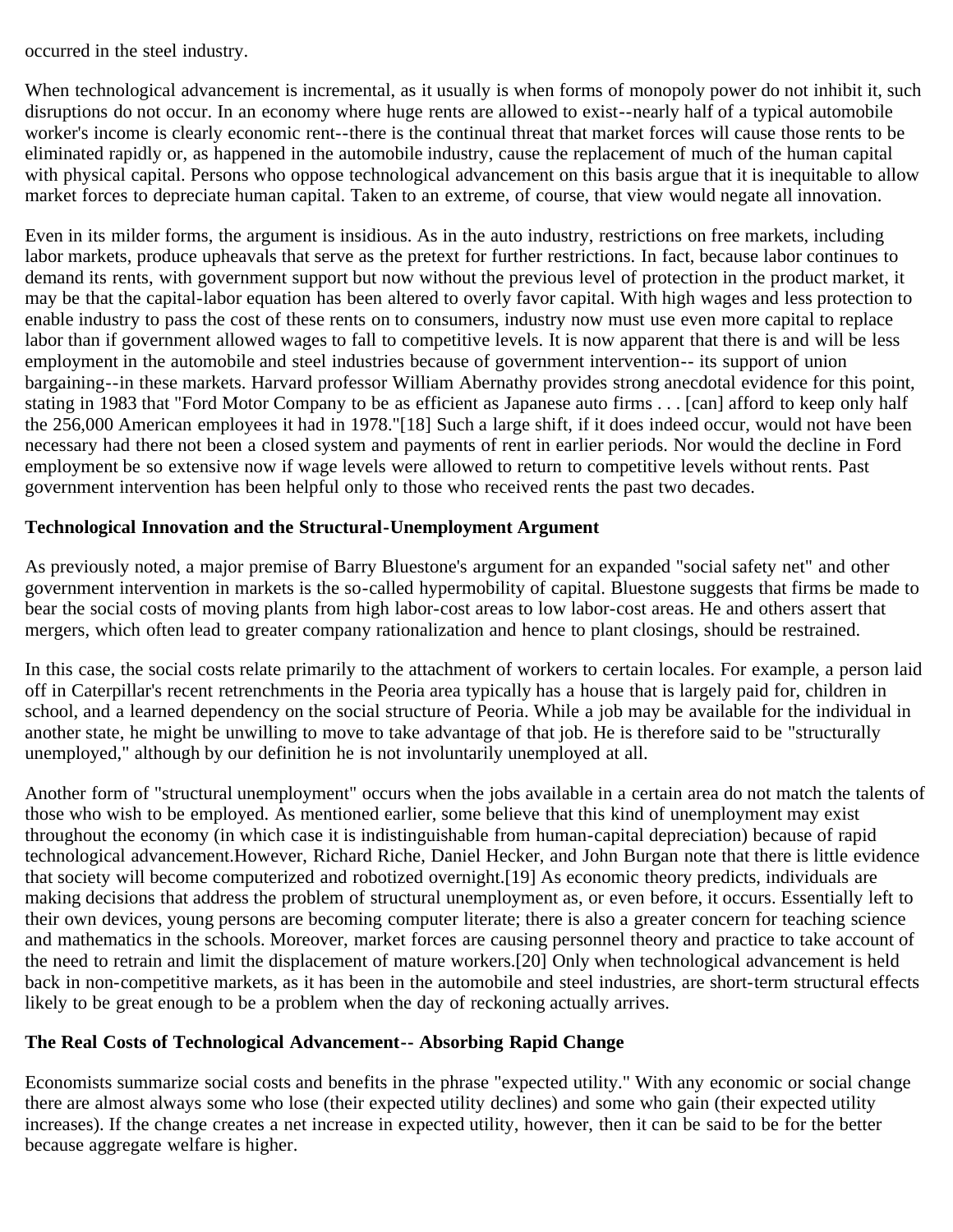A legitimate question concerning advancing technology is whether the adjustment costs for individuals--moving to new jobs, retraining, and the like--are higher than the gains in output (or leisure) made possible by technological change. Of course, this question is likewise relevant in the simple conpemitive environment (without assuming technological advancement), in which businesses routinely open and close as markets seek to produce goods and services at lowest cost and deliver them in a convenient way to consumers. There are obvious costs to this process, but the benefits outweigh the costs in the aggregate, or the particular competitive movements would not continue to occur.

However, some people argue that technological change, particularly rapid technological change, is a different case. The displacements produced by rapid technological change even in markets not characterized by monopoly power and economic rents are said to represent social costs that are greater than the potential benefits of the new technology.

Consider the following example. Suppose a new piece of technology increases output with the use of less labor. In competitive markets, it is clear that the relocation costs for adversely affected individuals will be low because other jobs will be obtained relatively quickly and at similar wages. However, those making the changeover will still bear some costs and a lowering of their expected utilities. Are the net expected utilities greater, when all individuals- consumers, owners, and others--are considered? The answer is generally yes. But it could be no, particularly if the pace of technological change is very rapid. The thesis of Alvin Toffler in Future Shock is more realistic than that of Aldous Huxley in Brave New World, in that it is the rate of technological change, not the state of technological development, that creates the problem. Robots doing all our work might be fine, given time to adjust our workweek to zero.

In general, people expect to receive increasing benefits from ever-greater output as the rate of technological development speeds up. At low rates of technological advancement, perhaps 2 or 3 percent a year, there may be other social benefits in addition to increased physical output. For example, young persons can find new challenges and opportunities that are not available in a no-growth or very slow growth situation. Further, at low rates of change, the rent-seeking elements of society are in less conflict. Rent seeking is easier because only a relatively small number of people are required to retrench at a given time and because the rents can be paid out of the expanding economic pie. Also, social attitudes tend to be more optimistic and cooperative when the economy is advancing. At low rates of technological advancement, almost all perceptions are positive and advancement is everywhere hailed as valuable.

However, many fear that at some significant rate of technological change, perhaps 20 or 30 percent, both individuals and institutions will be unable to adapt rapidly or avoid high social-adjustment costs. For example, when William Schroeder received an artificial heart at the Humana Hospital in Louisville, Kentucky, in 1985, there were calls to slow the pace of such innovations so that ethical and legal considerations could be debated and appropriate policies and laws established. When robots replaced many already laid-off automobile workers in the Detroit area, there was fear that crime and vandalism would increase. The prediction of Bluestone and others that technology might create an economic duality in society by eliminating the middle class causes some to expect social disruption if technology moves too fast. The assertion of Wassily Leontief that the invisible hand of the marketplace is becoming obsolete could, if widely believed, result in an abandonment of the capitalist principles that account for America's progress to date. In a nutshell, the argument that the prospect of extremely rapid technological change can lower expected social utilities for much of society is based on two concerns: first, that technology will breed unemployment and social disruption; and second, that the fear of rapid technological change may be used to justify government intervention, making the social allocation of resources less efficient.

If the rate of technological change is very high, perhaps the social disutilities it creates may reduce the appeal of the added output benefits. However, those who oppose the current rate of technological change must prove that it creates disruptions, costs, and unhappiness of such a magnitude as to actually outweigh the output/leisure benefits being generated. They must also show that the social disutilities being created now at the current rate of technological change could not be reduced greatly by first eliminating rent-seeking situations in the economy. Most of the current trauma, if it is that, is being undergone by those workers who have lived--and continued to live--in an artificial environment of rents, fostered by government.

#### **Conclusions**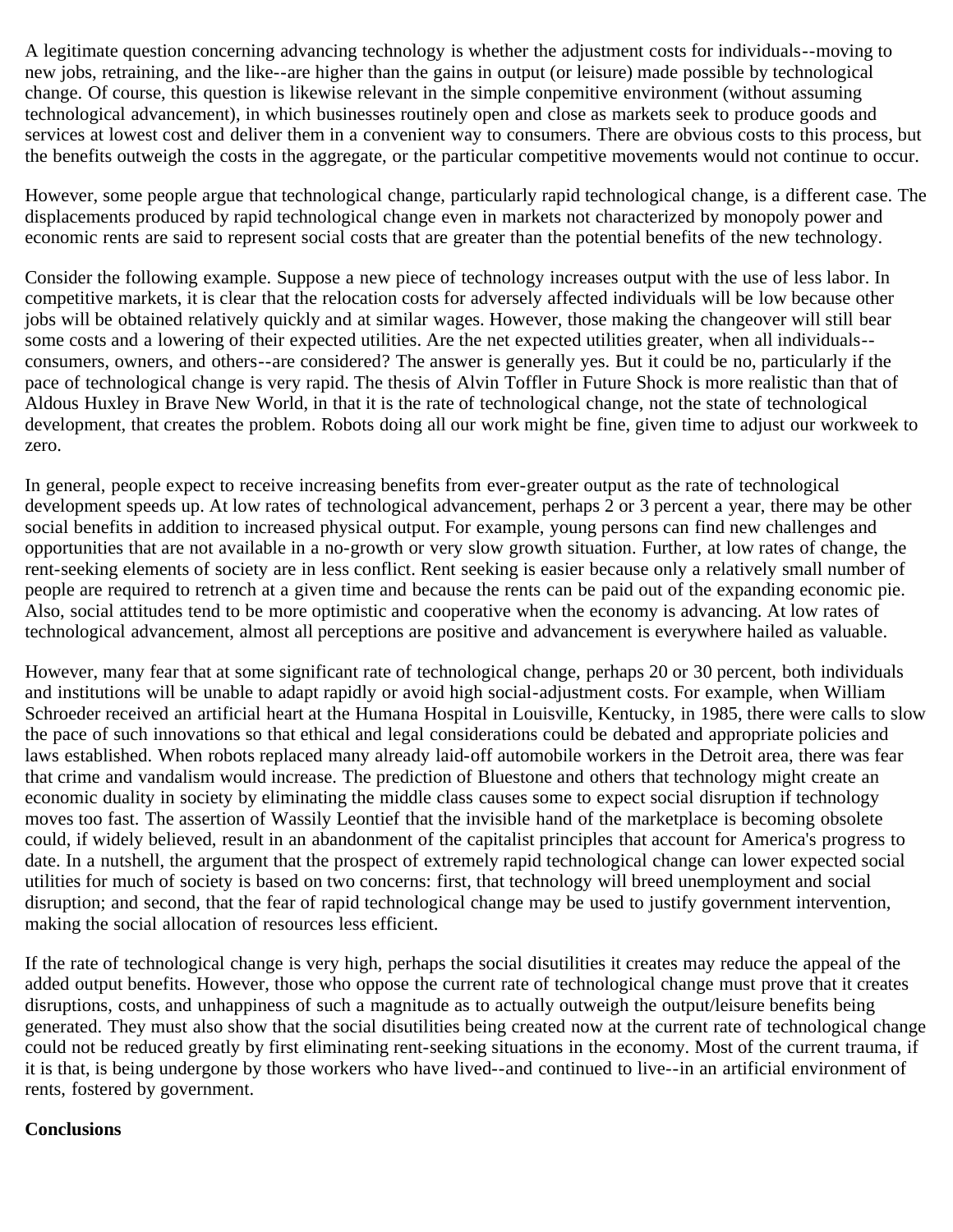In the late 1950s, A. W. Phillips hypothesized a negative relationship between wage-rate inflation and unemployment rates.[21] Recent work on the so-called Phillips Curve, like that by Santomero and Seater, suggests that there is no such long-run tradeoff.[22] While Phillips at least had empirical evidence, although not a very satisfactory theoretical foundation, to support his idea, the new idea that technology must be traded off against employment in the long term is unsupported both empirically and theoretically. Those who argue that the production of more goods and services with fewer inputs will produce long-term unemployment are wrong--and, thankfully, few in number. As Nathan Rosenberg pointed out in testimony before a congressional committee on technology and unemployment, our present employment difficulties lie elsewhere "than in the sphere of technology-generated unemployment."[23]

Most of today's believers in restricting technological advancement base their case on short-term distributional effects. Their apparent sincerity and eloquence may convince the governmental jury to assess damages against society. But the damages will be punitive, not compensatory. The "tort" for which producing Americans might be forced to compensate its "victims" is the fostering of a system in which individuals, by and large, receive the products of their own labors rather than those of their neighbors'. History may yet record that Schumpeter was right when he wrote:

A situation may well emerge in which most people will consider complete planning as the smallest of all possible evils. They will certainly not call it Socialism or Communism, and presumably they will make some exceptions for the farmer, the retailer, and the small producer; under these circumstances, capitalism (the free enterprise system) as a scheme of values, a way of life, and a civilization may not be worth bothering about.[24]

If the proven benefits of a free economy are lost to posterity, it will be, as Schumpeter said, "with sufficient help from the public sector"[25] and because those who promote the true interest of society in the matter give up in frustration.

## **FOOTNOTES**

The authors acknowledge the encouragement and assistance of the editor, an anonymous reader, and Richard B. McKenzie, professor of economics at Clemson University presently on leave at the Center for the Study of American Business, Washington University, St. Louis. The opinions expressed in this study are solely those of the authors.

[1] "Distress Inevitable as Robots Replace Low End of Workforce," International Management 38 (July 1983): 3-4.

[2] Bluestone's arguments are summarized in Richard J. Seltzer, "Impact of Technology on Employment Probed," Chemical and Engineering News, August 1, 1983, pp. 23-24.

[3] Robert B. Reich, "Collusion Course," New Republic, February 27, 1984, pp. 18-21.

[4] See, for example, Bruce Bartlett as quoted in Lawrence J. Curran, "Revisiting the Luddites," Byte 19 (January 1984): 4-6; and Michael Brody, "Breaking the Luddites: Reactionary Unions Everywhere Are Losing the Battle Against Change," Barron's, December 12, 1983, p. 9.

[5] See "Science and the Citizen," Scientific American 251, no.3 (September 1984): 82.

[6] See Ludwig von Bertalanffy, Robots, Men and Minds: Psychology in the Modern World (New York: George Braziller, 1967), p. 114.

[7] For example, when Frederick Taylor, often called the father of scientific management, taught Henry Knolle to load steel billets at three times the previous rate while expending the same effort, a technological advance was achieved similar to that realizable through a correspondingly efficiency-enhancing mechanical innovation. See Daniel A. Wren, The Evolution of Management Thought, 2d ed. (New York: John Wiley & Sons, 1979), p. 139.

[8] National Commission on Technology, Automation, and Economic Progress, Technology and the American Economy, Vol. 1 (Washington, 1966), p. 3.

[9] Bartlett presents a good discussion of this point in Curran, pp. 4-6. He notes on page 4, "There is, of course, not a scrap of evidence in either theory or history to suggest that technological development won't increase employment and